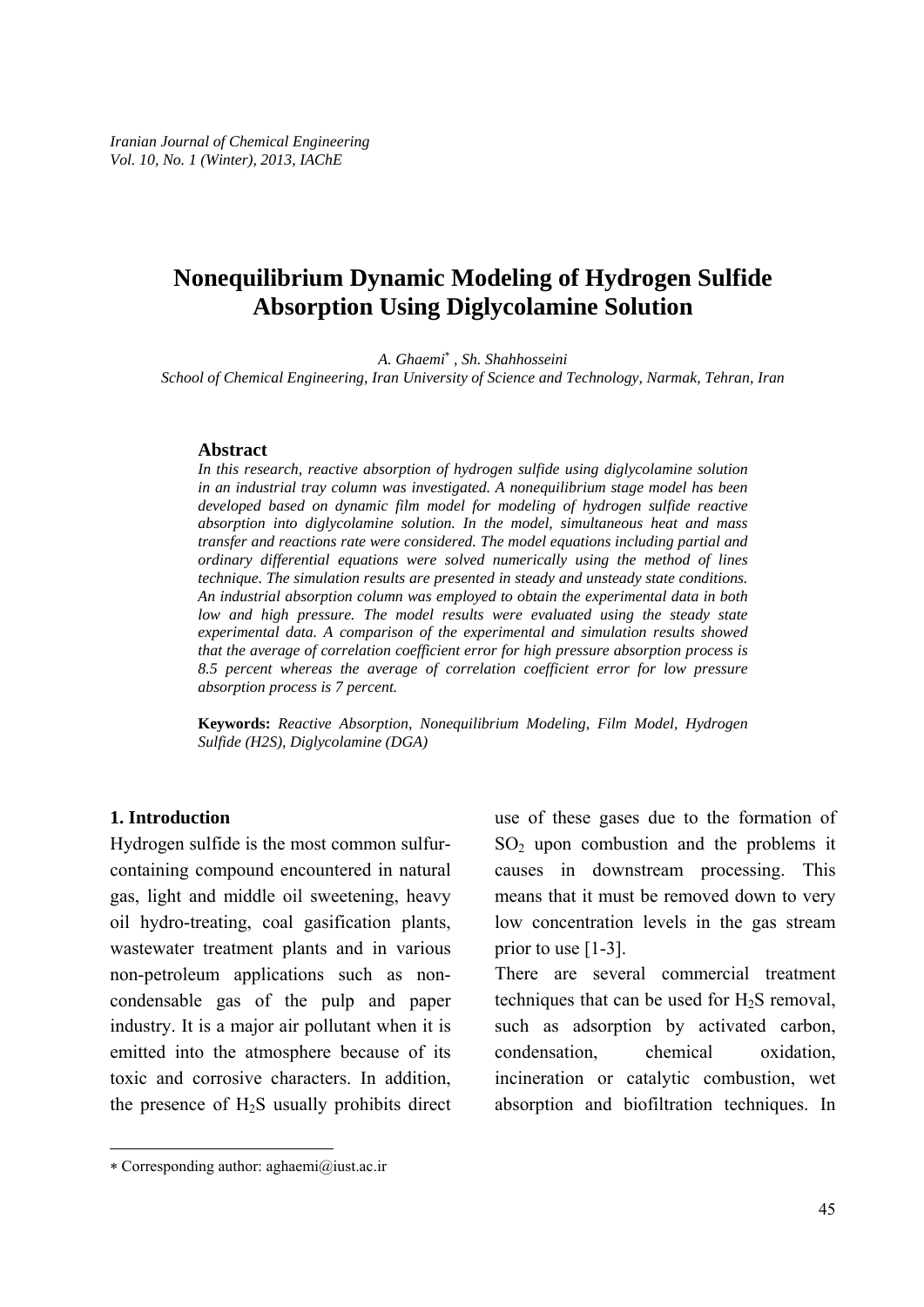recent years, several investigations have focused on the removal of H<sub>2</sub>S from natural or synthetic fuel gases because of environmental concerns [4-8].

Absorption methods for industrial gas purification are the most wide-spread in commercial practices.  $H_2S$  removal methods are of special importance because these compounds are present as impurities in many gaseous mixtures. The cost of purifying a gaseous mixture is generally very high. Modern technological methods based on physical and chemical absorption use highly efficient organic solvents characterized by a relatively high ability to dissolve acid gases and low ability of dissolving other gaseous components [1, 9].

In the absorption method, hydrogen sulfide is removed using liquid absorbents based on chemical or physical absorption at low temperatures. Alkanolamines and their aqueous solutions absorb hydrogen sulfide at lower temperature. Diglycolamine selectively removes  $H_2S$  from natural gas streams [10].

Several mathematical models with different complexity and accuracy have been proposed for absorption in the literature [11-16]. Overall, two types, of models have been reported in the literature; equilibrium and nonequilibrium stage models [12-13]. Traditional equilibrium stage models are suitable for nonreactive systems. These models assume a theoretical stage in which the liquid and gas phases attain equilibrium. Mass and heat transfer are actually rate phenomena driven by chemical potential and temperature gradients respectively. Therefore, a number of nonequilibrium models have been developed [14-16]. Nonequilibrium models are more rigorous

and complex than equilibrium models, especially rate-based models that imply actual rates of multicomponent mass and heat transfer and chemical reactions are directly taken into account [17].

In the present research, the potential of diglycolamine solution for absorption of  $H<sub>2</sub>S$ from natural gas streams has been investigated. A rigorous nonequilibrium dynamic model has been used based on dynamic film model for reactive absorption of H2S which can predict concentrations of the species and temperatures of the phases along the column height. The model results were evaluated using experimental data, obtained from an industrial absorption column.

### **2. Chemical reactions of H2S absorption**

For  $H_2S-DGA-H_2O$  system, the following equilibrium reactions occur in the bulk of the liquid phase.

$$
2H_2O \xleftarrow{k_l} H_3O^+ + OH^-
$$
 (1)

$$
H_2O + H_2S \xleftarrow{k_2} H_3O^+ + HS^-
$$
 (2)

$$
H_2O + HS^- \xleftarrow{k_3} H_3O^+ + S^{2-} \tag{3}
$$

$$
H_2O + DGAH^+ \longleftrightarrow H_3O^+ + DGA \tag{4}
$$

$$
DGA + H_2S \longleftrightarrow HS^- + DGAH^+ \tag{5}
$$

Reaction (5) is instantaneous, since it involves a proton transfer. The chemical reaction rate constants are functions of temperature [18].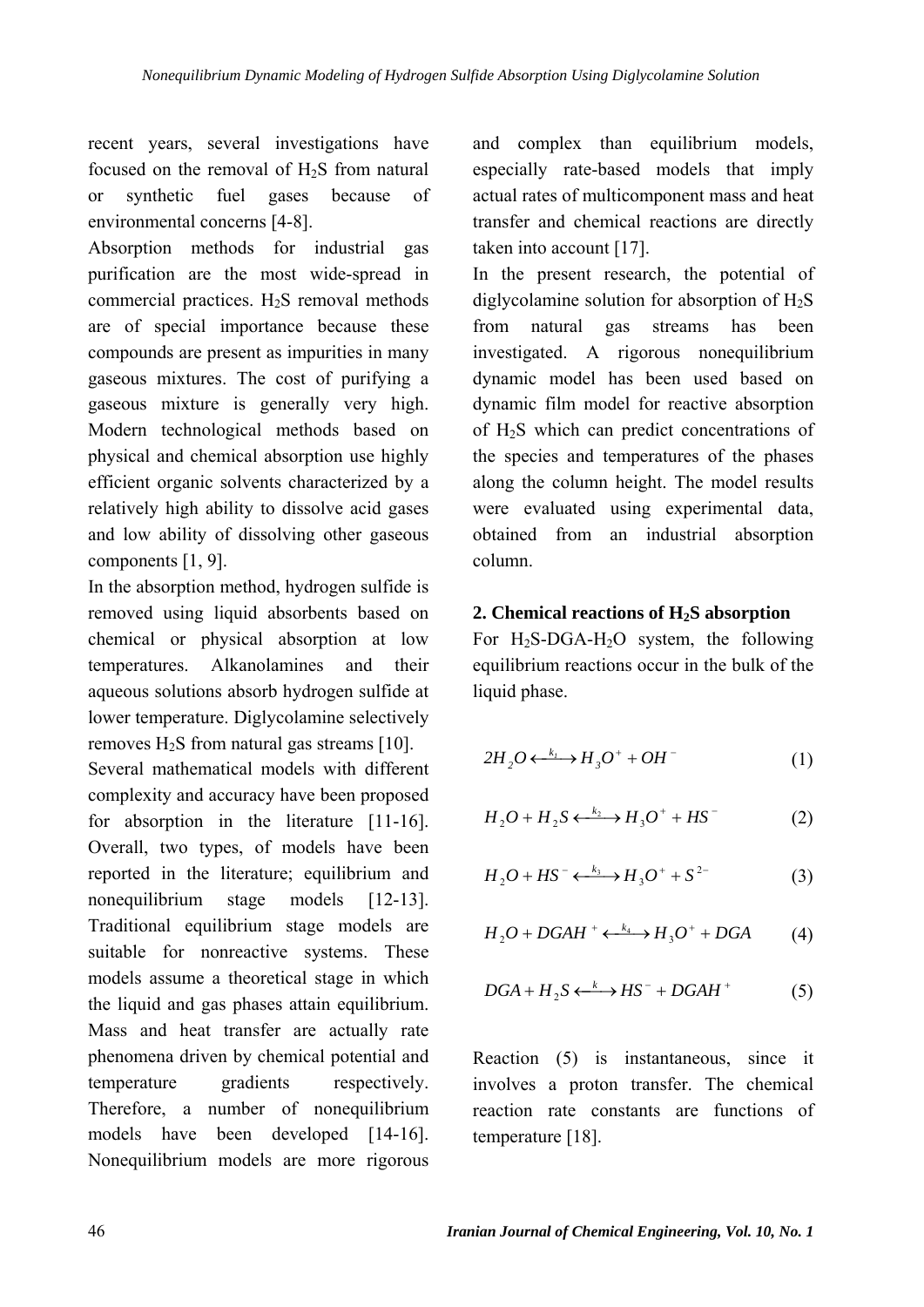#### **3. The process modeling**

Mathematical models of absorption processes include some equations to compute heat and mass transfer rates between bulk and films of both phases. In these models, the absorption column is divided to several imaginary stages. These stages are linked to each other by mass and energy balances. In each nonequilibrium stage the gas and the liquid phase exchange heat and mass at the vaporliquid interface that is normally described using a two-film model as illustrated in Fig. 1 [19-21]. In this model, it is assumed that the fluids are ideally mixed and have uniform concentrations and temperatures in the bulk areas. Since chemical reactions take place in both phases, unsteady state balance equations should include some reaction source terms as shown in equations 6 and 8.



**Figure 1.** Schematic diagram of a two-film model as applied to a stage of an absorption tower.

$$
\frac{d}{dt}u_{Li,j} = \frac{1}{\Delta z} \Big[ L_{j-1}x_{i,j-1} - L_j x_{i,j} \Big] + \Big( N_{i,j}^B a + R_{Li,j}^B \varphi_L \Big) A \qquad i = 1,...n
$$
 (6)

$$
u_{L i,j} = x_{i,j} U_{L i,j} = x_{i,j} (q_L c_{L i,j} A) \qquad i = 1...n \tag{7}
$$

Where, *U* is specific molar hold up, *z* is axial column coordinate, *L* is liquid molar flow rate, *x* is liquid molar fraction, *N* is molar flux, *B* is bulk of the phases, *a* is specific gas liquid interfacial area, *RL,i* is total component reaction rate,  $\varphi_L$  is specific liquid holdup, *A* is column cross section,  $C_{Lt}$  is molar concentration,  $\boldsymbol{n}$  is number of the component, j is the stage number and  $\Delta z$  is the segment height. Hold up of the gas phase can often be neglected due to the low gas density. Thus, the component balance for this phase is:

$$
0 = \frac{1}{\Delta \zeta} \Big[ G_{j+1} y_{i,j+1} - G_i y_{i,j} \Big] - \Big( N_{i,j}^B a - R_{Gi,j}^B \varphi_G \Big) A \qquad i = 1,...n
$$
 (8)

The energy balances written for continuous systems are as follows:

$$
\frac{\partial E_L}{\partial t} = -\frac{1}{\Delta z} \Big[ L_{j-1} h_{L,j-1}^B - L_j h_{L,j}^B \Big] + \Big( q^{\{f\}} a - R_L^{\{B\}} \Phi_L \Delta H_{RL}^0 \Big) A 0 = \frac{1}{\Delta z} \Big[ G_{j+1} h_{G,j+1}^B - G_j h_{G,j} \Big]
$$
(10)

 $-\left( q\, {^{gf}\,a} - {R\,}^{\,B}_{\,G}\, \varPhi_{\!G}\, A H\,{}^0_{\,RG}\, \right) \! A$ 

Heat transfer rate across the vapor-liquid interface is equal to the sum of convention and conduction terms plus the product of the liquid molar held up to the specific molar enthalpy:

$$
q^{gf} = -\frac{\lambda^{gf}}{\delta^{gf}}(T^i - T^{gb}) + \sum_{i=1}^m N_i^{gf} h_i^{gf}
$$
 (11)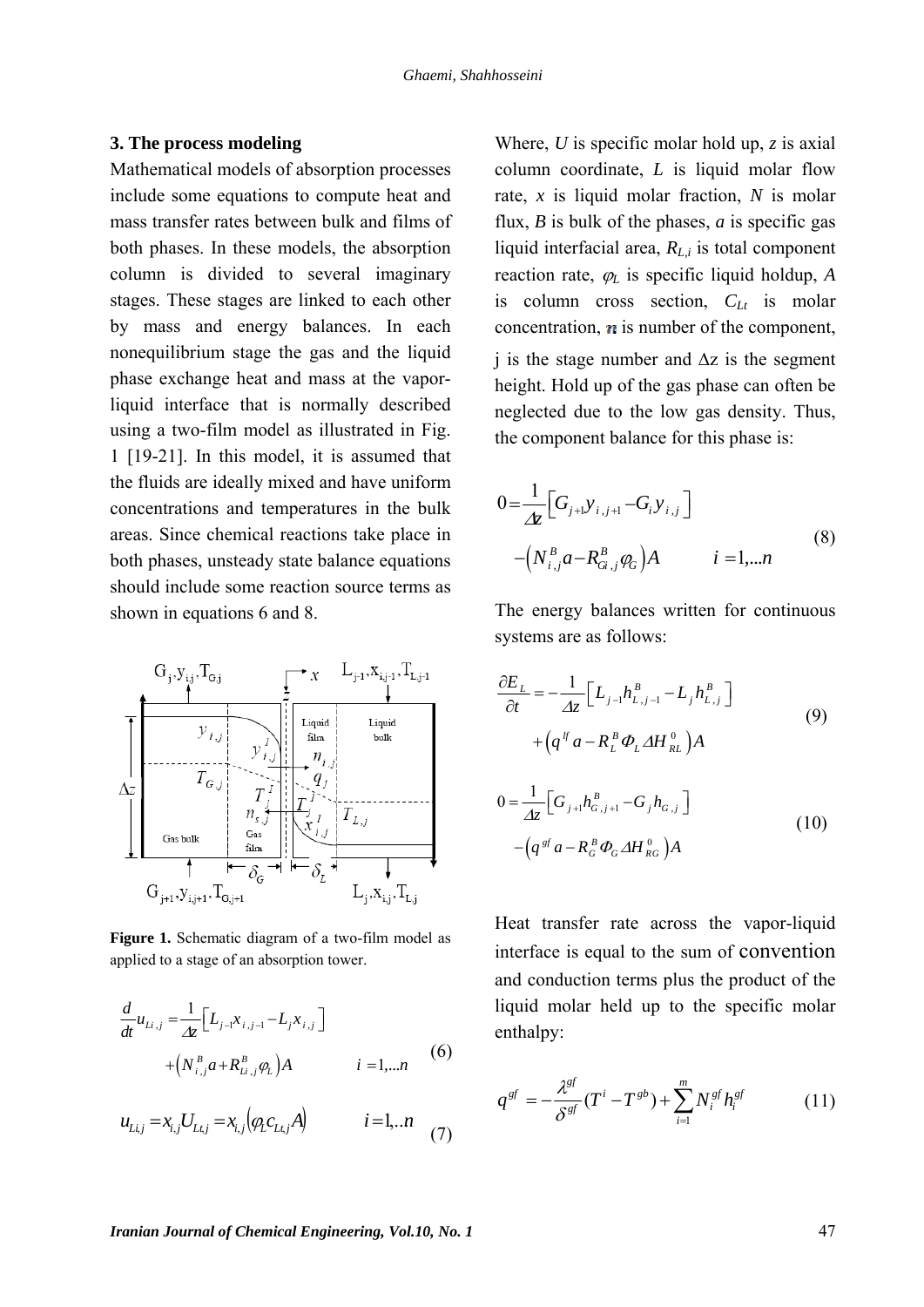$(13)$ 

$$
q^{lf} = -\frac{\lambda^{lf}}{\delta^{lf}}(T^{lb} - T^i) + \sum_{i=1}^{m} N_i^{lf} h_i^{lf}
$$
 (12)

The energy fluxes across the interface are linked by the continuity equation:

$$
0 = q^{\mathit{sf}} - q^{\mathit{lf}} \tag{13}
$$

The liquid and gas bulk mole fractions sum to unity:

$$
\sum_{i=1}^{n} x_i^B = \sum_{i=1}^{n} y_i^B = 1
$$
 (14)

In this research, unsteady-state film model has been applied for calculation of molar fluxes. In the liquid film, diffusion and reactions were considered using the following continuity equation:

$$
\frac{\partial C^f}{\partial t} = \frac{D}{\delta^2} \frac{\partial^2 C^f}{\partial \xi^2} + R^f \tag{15}
$$

Where the dimensionless film coordinate  $\xi$  is defined as:

$$
\xi = \frac{x}{\delta} \tag{16}
$$

The partial differential equation (eq. 15) was solved for  $H_2S$  using superposition principle and the method of separation of variables [20] as follow:

$$
C_{H_2S}^f(\xi,t) = \sum_{n=1}^{\infty} e^{-q_n t} \sin(\pi n \xi) a_n
$$
  
+ 
$$
\sum_{n=1}^{\infty} \left[ \int_0^t e^{-q_n (t-\tau)} f_n(\tau) d\tau \right] \sin(\pi n \xi) \quad (17)
$$
  
+ 
$$
C_{H_2S}^I(t) + \xi [C_{H_2S}^b(t) - C_{H_2S}^I(t)]
$$

Parameters of equation (17) have been applied by Kenig et al. [20]. Differentiating equation (17) and then multiplying by diffusion coefficient results in an expression for molar fluxes as shown below:

$$
N_{H_2S} = -\frac{D_{H_2S}}{\delta} \frac{dC_{H_2S}^f}{d\xi}
$$
 (18)

The film thickness is a parameter of the model, which must be calculated using the following equation:

$$
\delta = \frac{D_{H_2 S}}{k_L} \tag{19}
$$

Where  $D_{H-S}$  is diffusion coefficient of hydrogen sulfide in liquid phase,  $k<sub>L</sub>$  is mass transfer coefficient in liquid side. In the present work, Reid et al. [24] and Onda et al. [19] correlations were applied for calculation of diffusion and mass transfer coefficient, respectively.

## **4. Determination of the parameters and physical properties**

The accuracy of the simulation results depends on the model parameter computational methods, which are related to equilibrium thermodynamics, column hydrodynamics, chemical kinetics, and physical properties. Phase equilibrium is assumed at the interface between the phases, with interfacial compositions calculated from the following equation:

$$
y_{i,j}^I = K_{i,j} x_{i,j}^I \qquad i = 1,...n \qquad (20)
$$

Where,  $K_{i,j}$  is the vapor-liquid equilibrium constant, which is determined from thermodynamic models. Reactive separation processes occur mostly in aqueous systems with electrolyte species. In the present work, the model of Kent and Eisenberg [22] was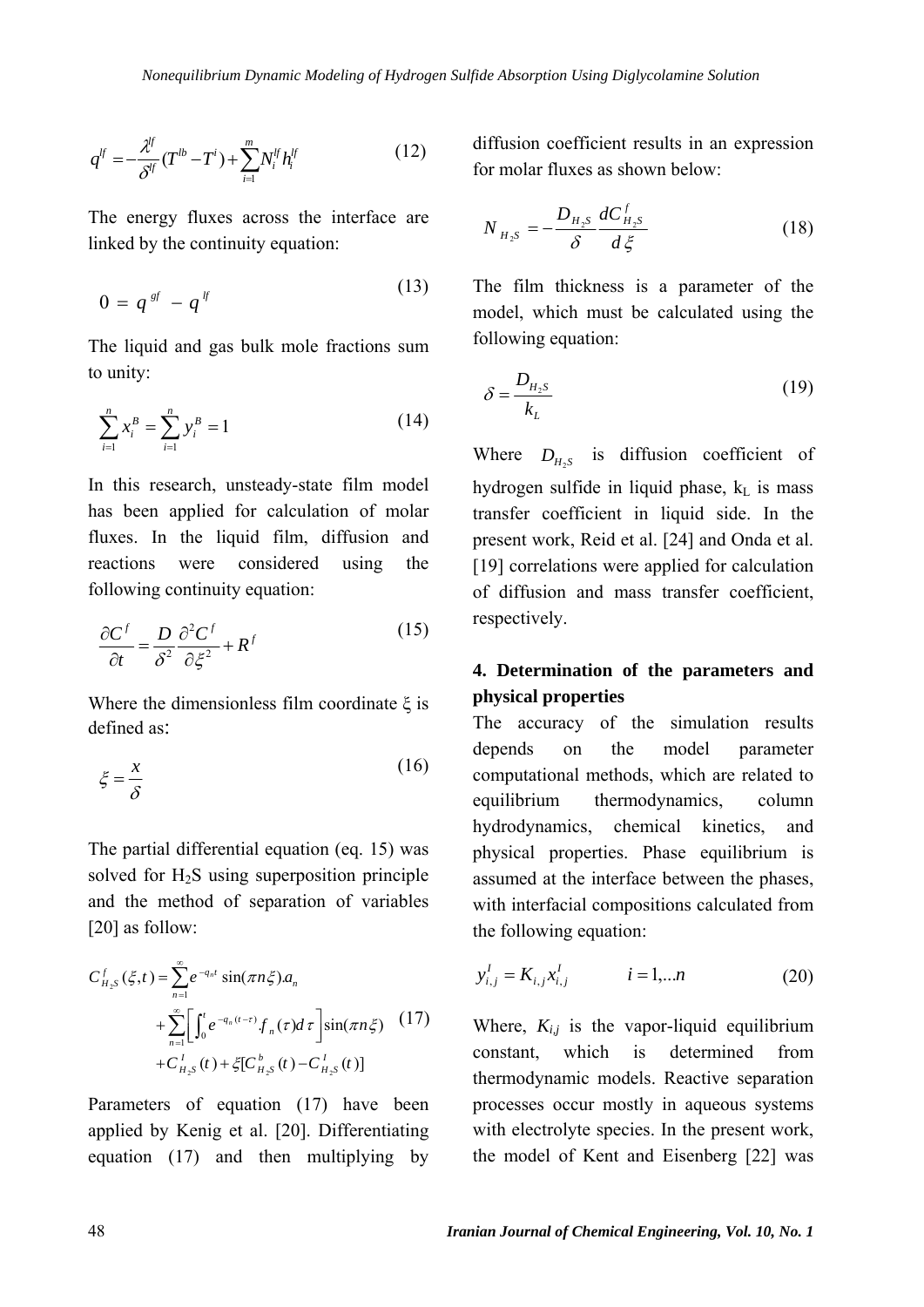used to describe the electrolyte system.

Liquid phase diffusion coefficients are found applying Nernst-Hartley equation, which describes transfer properties in weak electrolyte systems [23]. Gas phase diffusion is estimated by Wilk-Lee equation [24]. The influence of the process hydrodynamics is taken into account by applying mass transfer, interfacial area, liquid hold up and pressure drop correlations [25-26]. In each stage physical properties such as viscosity and diffusion coefficients for mixture are calculated depending on the stage conditions. The average of correlation coefficient error was supposed to be the criterion for choosing the number of the stages, which resulted in the lowest error. The equation applied to calculate the average of correlation coefficient error is:

$$
R_{ave} = \frac{100}{p} \times \sum_{i=1}^{p} \left| \frac{(R_{Exp.})_i - (R_{sim.})_i}{(R_{Exp.})_i} \right| \tag{21}
$$

Where, p is the number of process variables and  $(R_{Exp.})_i$  *and*  $(R_{sim.})_i$  are correlation coefficients for the experimental and simulation process variables, *i* , respectively. *R<sub>ave</sub>* is the average error for the process.

### **5. Numerical method**

Nonequilibrium dynamic modeling of the process leads to a system of partial and ordinary differential equations. The equations were transformed to a set of ordinary differential equations by discretizing them in the direction of the spatial variable (column height). The resulting system of ordinary differential equations coupled with algebraic equations was solved using method of lines. It was assumed that the column was composed of 40 stages.

### **6. Results and discussion**

The simulation results were validated against the experimental data of an industrial column. The experimental data were obtained from a tray tower in which hydrogen sulfide was absorbed in aqueous diglycolamine solution. Representative inlet and outlet data for the low pressure tower (LP) and the high pressure tower (HP) operational conditions are summarized in Table 1. The column has 40 trays, with the height of 15 meter.

| Table 1. Operating data of an industrial absorber. |  |  |  |
|----------------------------------------------------|--|--|--|
|----------------------------------------------------|--|--|--|

| <b>Parameter</b>                             | Value $(LP)$                                   | Value (HP)                                               |
|----------------------------------------------|------------------------------------------------|----------------------------------------------------------|
| Inlet gas flow rate, $G(mol/s)$              | 159.07                                         | 1099.70                                                  |
| Inlet liquid flow rate, $L(m3/s)$            | 0.00826                                        | 0.00826                                                  |
| Inlet gas temperature, $TG(K)$               | 303.5                                          | 301.22                                                   |
| Inlet liquid temperature, $TL(K)$            | 303.5                                          | 303.5                                                    |
| Inlet gas composition, yi (mol $\%$ )        | $H_2S: 17.8$ , CO <sub>2</sub> :0.7, C1:40.35, | H <sub>2</sub> S:4.8, CO <sub>2</sub> :0.4, C1:47.15, C2 |
|                                              | C <sub>2</sub> :40.35, $SO_2:0.8$              | :47.15, $SO_2:0.8$                                       |
| Inlet liquid loading, $H_2S$ (mol/mol amine) | 0.114                                          | 0.114                                                    |
| Outlet gas composition, $H_2S$ (ppm)         | 20                                             | 10                                                       |
| Amine molarity, $(mol/m3)$                   | 2670.67                                        | 2670.67                                                  |
| Absorber pressure, P(bar)                    | 3.95                                           | 21.56                                                    |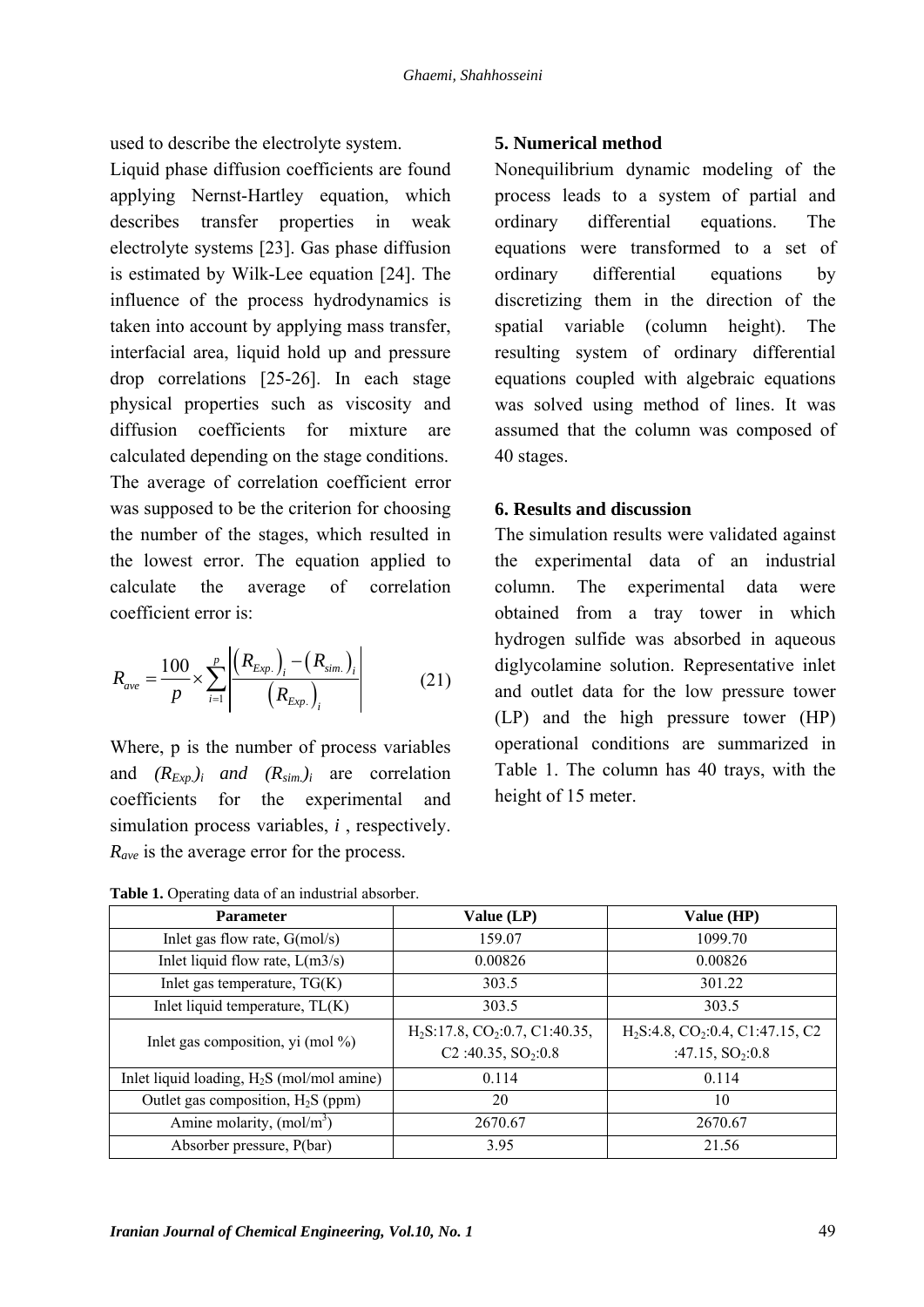Fig. 2 shows  $H_2S$  mole fraction in the gas phase along the column height. This figure implies partial pressure of  $H_2S$  at the inlet stream is higher than other parts of the column, so concentration gradient is very high there. Therefore the absorption rate is higher and most of the H2S is absorbed at the bottom of the column.



**Figure 2.**  $H_2S$  mole fraction in the gas phase along the column height.

Fig. 3 depicts liquid  $H_2S$  concentration along the column height. As shown in the figure, the amount of absorbed  $H_2S$  by the solution has been increased from the top to the bottom of the column. Due to the high absorption of  $H<sub>2</sub>S$  the concentration of the solution is greater at the downside of the column.

The temperature gradient for the liquid phase is shown in Fig. 4. Absorption of  $H_2S$  is an exothermic process and this causes an increase in the temperature of both phases at the downside of the column. Most  $H<sub>2</sub>S$ absorption occurs at the downside of the column and the absorbed heat causes the high temperature variations at the downside compared to the other parts of the column. The temperature of the gas phase is increased at the entrance of the column and then

decreased with the movement of the gas into the upside of the column. The reason is the low heat capacity of the gas phase compared to the liquid phase. First, the liquid temperature rises because it absorbs  $H_2S$  in contact with the entering gas. Then, because of temperature differences between the phases, the heat is transferred from the liquid phase into the gas phase. Due to the low heat capacity of the gas phase, the temperature of the gas increases as it enters into the column. As gas continues its upward movement, the gas phase temperature becomes higher than the liquid phase temperature and henceforth the direction of the heat transfer is changed and the heat transfers from the gas phase into the liquid phase. Consequently, the gas phase temperature is decreases from the middle of the column to the top.



**Figure 3.** Concentration of  $H_2S$  in the liquid phase along the column height.

The simulation results for low and high pressure absorber are presented in Table 2. It shows that the model has good agreement with experimental results for both columns.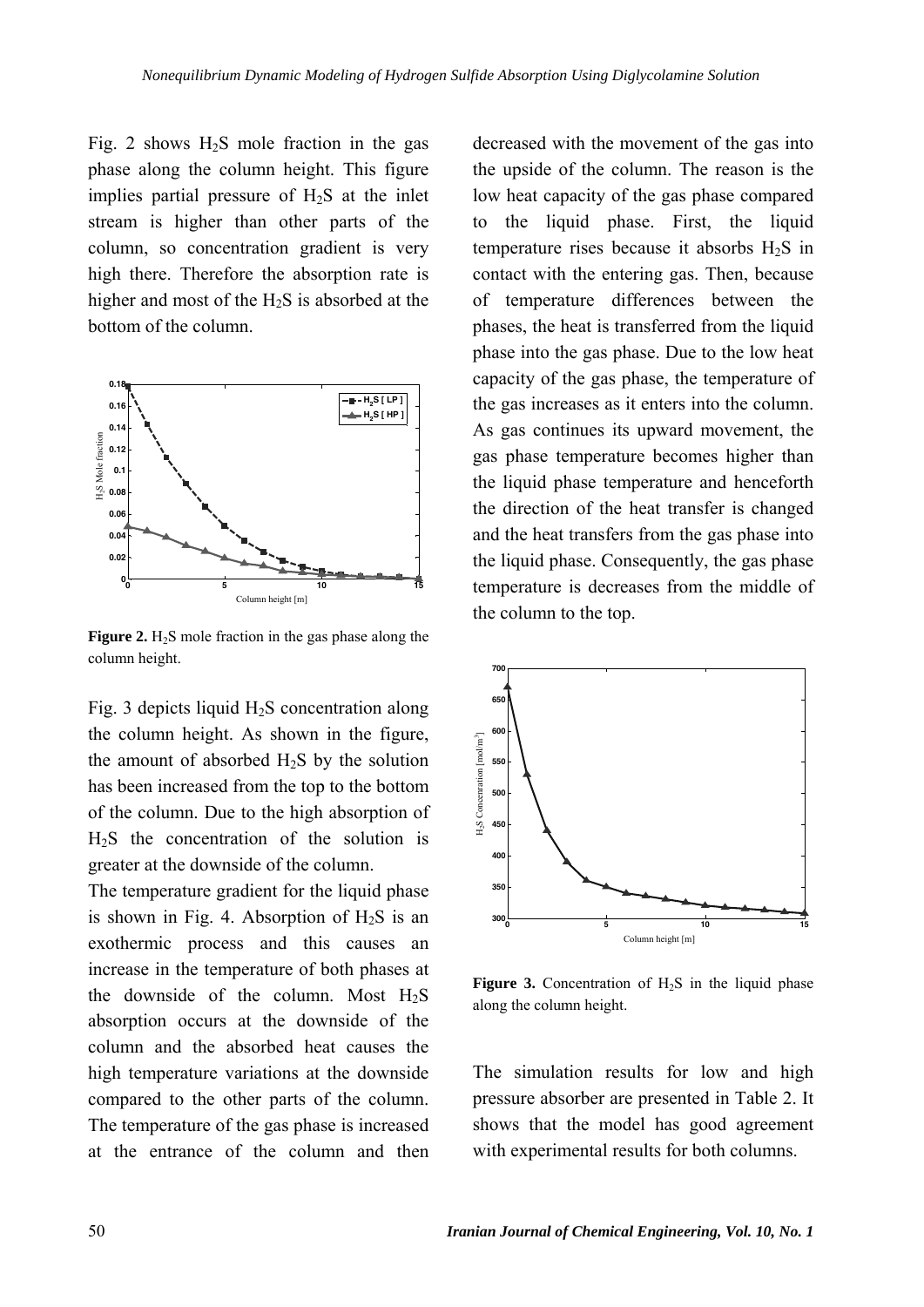

**Figure 4.** Temperature gradients of liquid and gas phases along the column height.

| <b>Process</b><br>Data                       | <b>HP</b> | $\mathbf{R}_{ave}$ % | LP     | $\mathbf{R}_{ave}$ % |
|----------------------------------------------|-----------|----------------------|--------|----------------------|
| $T_G[K]$                                     | 305.1     | 0.35                 | 306.2  | 0.71                 |
| $G \text{ [mol/s]}$                          | 1042.8    | 6.32                 | 135.92 | 2.83                 |
| $L[m^3/s]$                                   | 0.0091    | 4.21                 | 0.0092 | 3.15                 |
| $T_L[K]$                                     | 347.4     | 4.92                 | 347.4  | 4.92                 |
| $C_{H_2S}$<br>$\lceil \text{mol/m}^3 \rceil$ | 702.3     | 15.38                | 675.3  | 15.58                |
| $y_{H,S}$                                    | 12<br>ppm | 20                   | 23ppm  | 15                   |

**Table 2.** Simulation results for low and high pressure conditions of the absorber column.

Hydrogen sulfide concentration in different stages versus time is shown in Fig. 5. It indicates that the steady state condition can be met after a while in terms of concentration. The  $40<sup>th</sup>$  element and the 1<sup>st</sup> element are considered as the bottom element and top element of the column, respectively. The results illustrate that the hydrogen sulfide in diglycolamine solution has been consumed due to the reaction between these two substances, which causes the high hydrogen sulfide absorption rate at the initial elements. It also results in the reduction of hydrogen sulfide at the top elements, which in turn, can cause the absorption rate to decline.



Figure 5. Variation of H<sub>2</sub>S concentration at different stages versus time.

Fig. 6 demonstrates the variation of liquid phase temperature in comparison with time in different elements of the column. It shows solvent variation temperature at the bottom elements is quite high compared to the top ones. It might be attributed to the fact that the main part of the absorption occurrs at the bottom of the column and the heat of absorption can cause this temperature gradient in this region in comparison with the other sections.



**Figure 6.** Variation of liquid phase temperature in different stages versus time.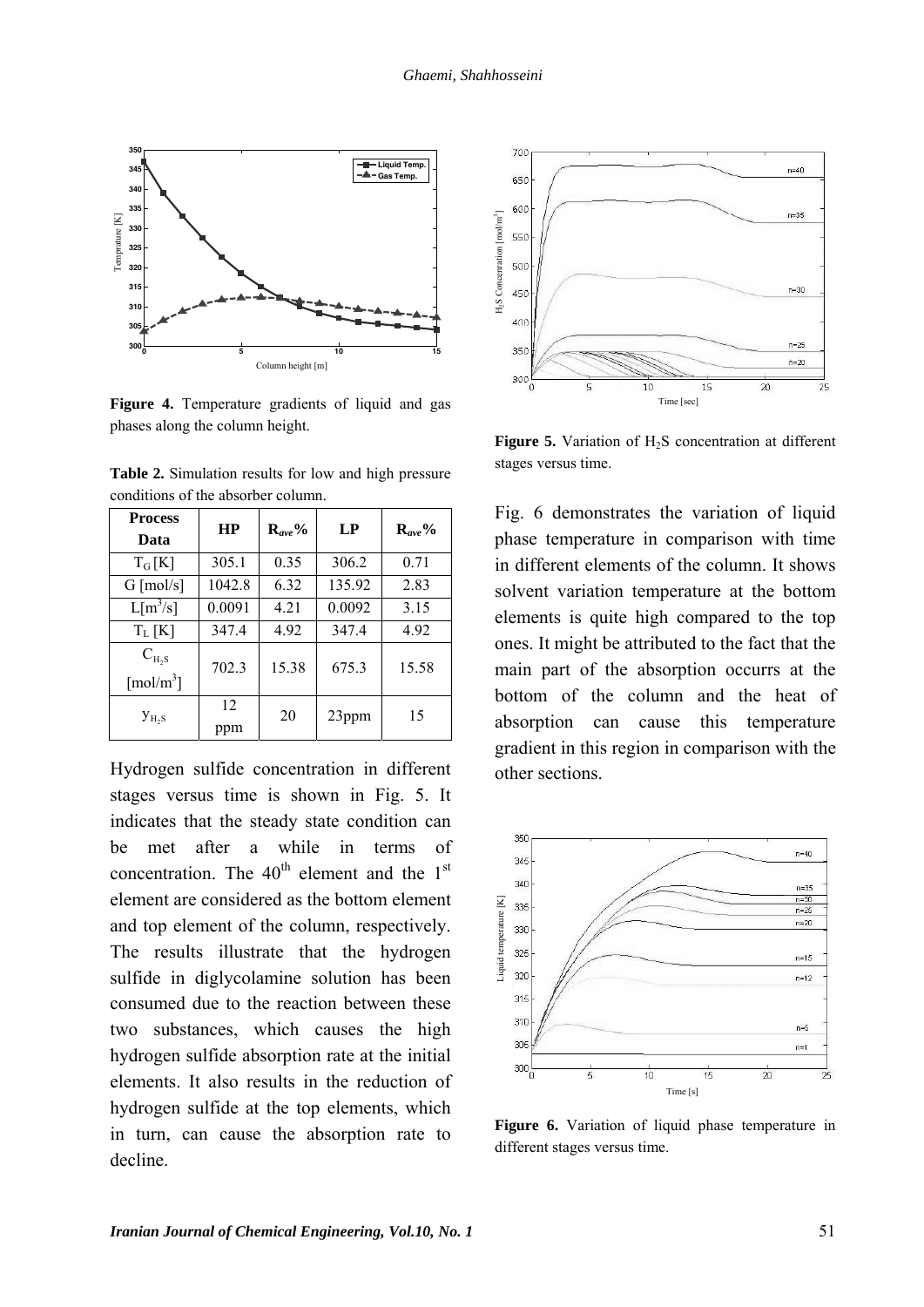In the current process, enhancement of solution temperature brings about reduction of hydrogen sulfide concentration at the outlet gas flow leading to an increase in absorption rate through the temperature promotion.

Furthermore, increasing the column pressure causes the hydrogen sulfide concentration to decrease in gas flow outlet, which results in increasing the separation performance in absorption column. Increasing the column pressure causes the hydrogen sulfide absorption rate to enhance in the liquid phase. In addition, the results demonstrate that with amine flow rate enhancement, more acidic gases transfer to the amine solvent. This is because of increasing the absorption ability of liquid phase. Transfer of acidic gas from gas to the liquid phase causes the hydrogen sulfide to decrease in the gas phase, which means that with increasing the amine flow rate, hydrogen sulfide concentration decreases in the gas phase. Additionally, variation of amine mass fraction, in constant flow rate, has a positive effect on absorption process. According to Table 3, promotion in amine mass fraction increases the absorption ability of the liquid leading to lower hydrogen sulfide partial pressure in gas outlet.

## **7. Conclusions**

In this work, a nonequilibrium dynamic model that takes heat and mass transfer and chemical reactions in both phases into account has been introduced. The model generally describes the reactive separation processes and, especially, represents reactive absorption of  $H_2S$  into diglycolamine solution. The model can predict mole

fraction and concentration of all components that exist in liquid and gas phases and also temperature of the phases along the column in both steady-state and dynamic conditions. The simulation results showed that the method of lines technique was rigorous and suitable for numerical solution of the presented model. The model has been validated against experimental data that have been obtained employing an industrial absorption column. Comparison of simulation and experimental results showed that the model successfully predicts the process behavior. The results showed that an increase in the column pressure, liquid phase temperature and amine concentration as well as liquid flow rate can enhance the absorption ability of the process.

## **Nomenclature**

| $\alpha$     | $[M^2/m^3]$                            | Total area of the gas-  |  |  |
|--------------|----------------------------------------|-------------------------|--|--|
|              |                                        | liquid interface        |  |  |
| $A_T$        | $\lceil m^2 \rceil$                    | Cross-sectional area    |  |  |
| $\mathbf{c}$ | $\lceil \text{mol/m}^3 \rceil$         | Molar concentration     |  |  |
| E            | [i/mol]                                | Specific energy hold up |  |  |
| G            | [mol/s]                                | Gas phase molar flow    |  |  |
|              |                                        | rate                    |  |  |
| h            | [J/ mol]                               | Molar enthalpy          |  |  |
| H            | [J/mol]                                | Specific enthalpy       |  |  |
| k            | $\lceil - \rceil$                      | Equilibrium relation    |  |  |
|              |                                        | constant                |  |  |
| L            | $\lceil \text{mol/s} \rceil$           | Liquid molar flow rate  |  |  |
| N            | $\left[\text{mol/m}^2\text{ s}\right]$ | Interfacial molar flux  |  |  |
| q            | $[J/m^2 s]$                            | Heat flux               |  |  |
| $\mathbf R$  | $\left[\text{mol/m}^3\text{ s}\right]$ | Reaction rate           |  |  |
| T            | [K]                                    | Temperature             |  |  |
| U            | $\lceil \text{mol/m} \rceil$           | Specific molar hold up  |  |  |
| X            | [mol/mol]                              | Liquid phase<br>mole    |  |  |
|              |                                        | fraction                |  |  |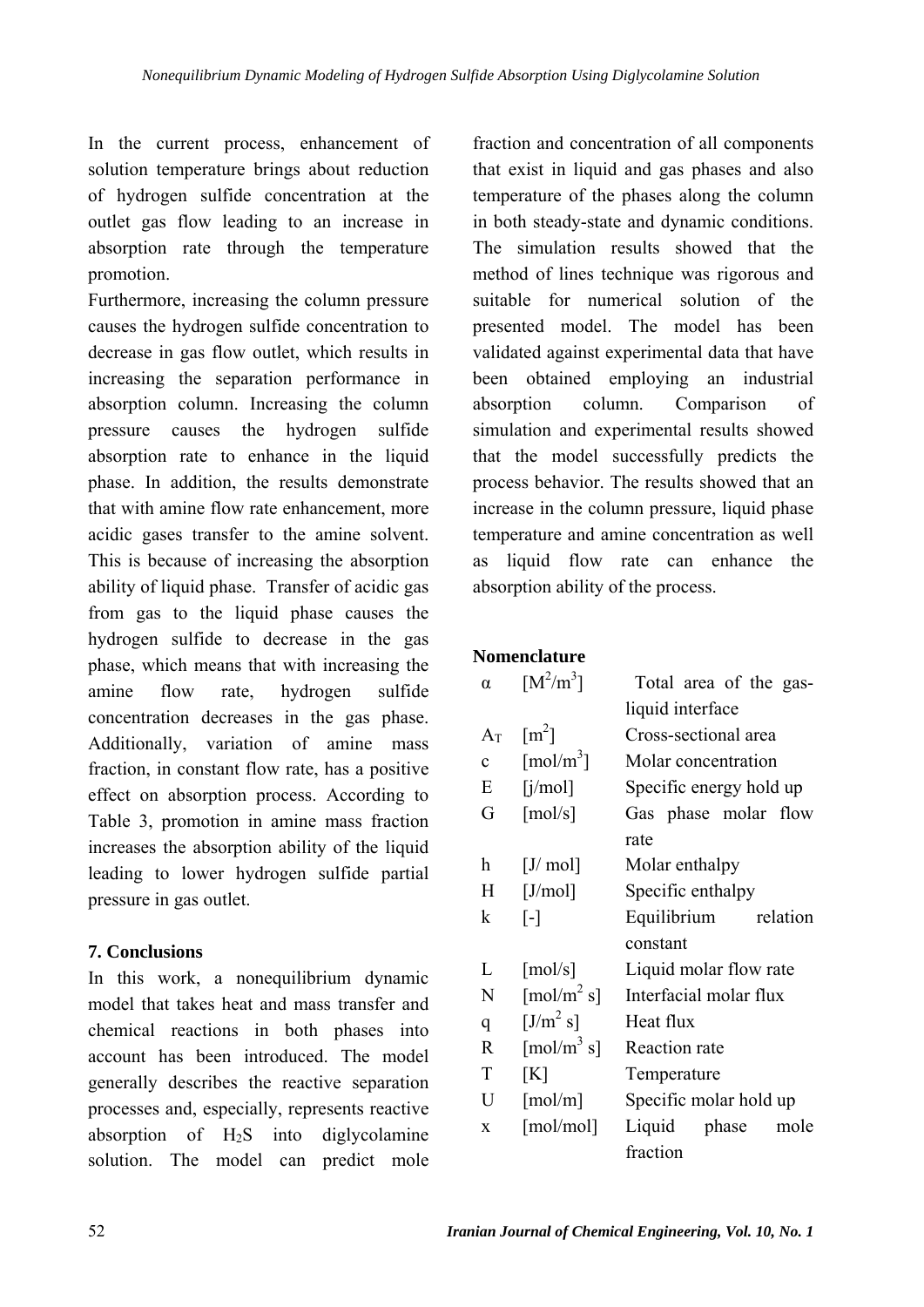| <b>V</b> | [mol/mol]     | gas phase mole fraction |
|----------|---------------|-------------------------|
|          | $\Delta z$  m | Segment height          |
|          | $\delta$ [m]  | Film thickness          |

### **References**

- [1] Chung, Y. Ch., Ho, K. L. and Ping Tseng, Ch., "Hydrogen sulfide gas treatment by a chemical-biological process: Chemical absorption and biological oxidation steps", J. Environ. Sci. Health, B38, 663, (2003).
- [2] Stepova, K. V., Maquarrie, D. J. and Krip, I. M., "Modified bentonites as adsorbents of hydrogen sulfide gases", Appl. Clay Sci., 42, 625, (2009).
- [3] Rajagopal, K., Lacerda, R., Slobodcicov, I. and Campagnolo, E., "Modeling and simulation of hydrogen sulfide removal from petroleum production lines by chemical scavengers", Chem. Eng. Comm., 196, 1237, (2009).
- [4] Chaiprapat, S., Mardthing, R., Kantachote, D. and Karnchanawong, S., "Removal of hydrogen sulfide by complete aerobic oxidation in acidic biofiltration", Proc. Biochem., 46, 344, (2011).
- [5] Asaoka, S., Yamamoto, T., Kondo, S. and Hayakawa, S., "Removal of hydrogen sulfide using crushed oyster shell from pore water to remediate organically enriched coastal marine sediments", Bioresource Technol., 100, 4127, (2009).
- [6] Gercel, O., Koparal, A. S., Bakır, U. and Gutveren, O., "Removal of hydrogen sulfide by electrochemical method with a batchwise operation", Sep. Purif. Technol., 62, 654, (2008).
- [7] Sahu, R. C., Patel, R. and Ray, B. C., "Removal of hydrogen sulfide using red mud at ambient conditions", Fuel Proc. Technol., xxx, (2011).
- [8] Maa, H., Hogendoorn, J. A. and Versteeg, G. F., "The removal of hydrogen sulde from gas streams using an aqueous metal sulfate absorbent", Sep. Purif. Technol., 43, 183, (2005).
- [9] Mandal, B. P., Guha, M., Biswas, A. K. and Bandyopadhyay, S. S., "Removal of  $CO<sub>2</sub>$  by absorption in aqueous MDEA/MEA and AMP/MEA solutions", J. Chem. Eng. Sci., 56,621, (2002).
- [10] Higler, A., Taylor, R., and Krishna, R., "Modeling of a reactive separation process using a nonequilibrium stage model", J. Comput. Chem. Eng., 22, 111, (1998).
- [11] Brettschneider, O., Thiele, R., Faber, R., Thielert, H., and Wozny, G., "Experimental investigation and simulation of the chemical absorption in a packed column for the system  $NH3-CO_2-H_2S-NaOH-H_2O''$ , J. Sep. Purif. Technol., 39, 139, (2004).
- [12] Seader, J. D., "The rate-based approach for modeling staged separations", J. Chem. Eng. Prog., 85, 41, (1989).
- [13] Baghli, N. A., Pruess, S. A., Yesavage, V. F. and Selim, M. S., "A rate based model for the design of gas absorbers for the removal of  $CO<sub>2</sub>$  and  $H<sub>2</sub>S$  using aqueous solutions of MEA and DEA", J. Fluid phase Equilibria, 185, 31, (2002).
- [14] Kenig, E. Y., Kucka, L. and Gorak, A., "Rigorous modeling of reactive absorption processes", J. Chem. Eng. Technol., 26, 631, (2003).